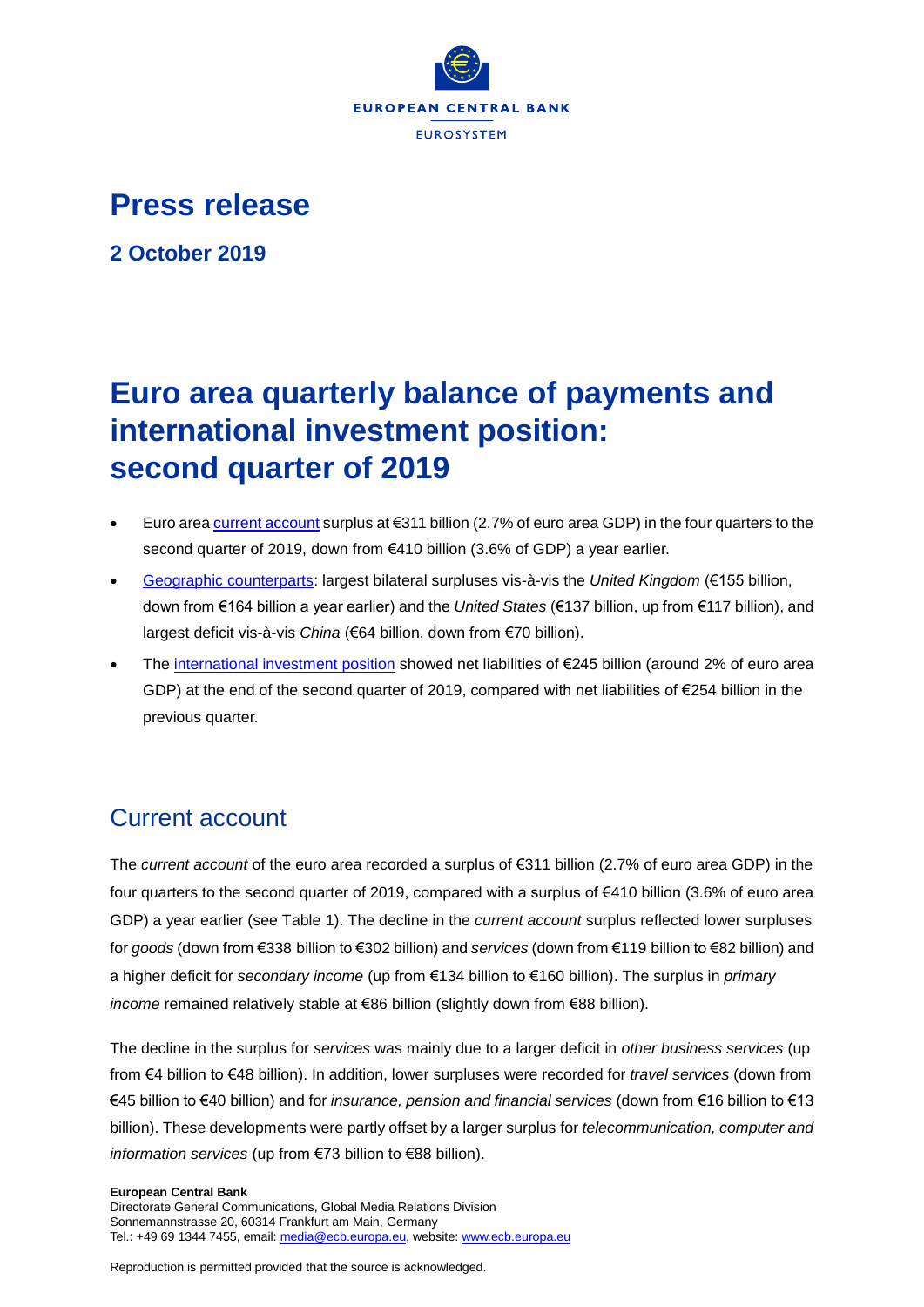The overall stability in the *primary income* surplus masks offsetting developments in its components. The surplus for *other primary income* declined from €20 billion to €11 billion, while the *investment income* surplus increased from €52 billion to €59 billion. The latter mainly reflected larger surpluses for *portfolio debt income* (up from €21 billion to €32 billion) and *direct investment income* (up from €117 billion to €121 billion), which were partly offset by a larger deficit for *portfolio equity income* (up from €100 billion to €106 billion).

#### **Table 1**

Current account of the euro area

(EUR billions, unless otherwise indicated; transactions during the period; non-working day and non-seasonally adjusted)

|                                             | Cumulated figures for the four-quarter period<br>endina |        |       |         |        |       |                |                 |
|---------------------------------------------|---------------------------------------------------------|--------|-------|---------|--------|-------|----------------|-----------------|
|                                             | 2018 Q2                                                 |        |       | 2019 Q2 |        |       |                | 2018 Q2 2019 Q2 |
|                                             | Balance                                                 | Credit | Debt  | Balance | Credit | Debit | Balance        | Balance         |
| <b>Current account</b>                      | 410                                                     | 4,059  | 3.648 | 311     | 4,219  | 3.908 | 78             | 42              |
| Percentage of GDP                           | 3.6%                                                    | 35.7%  | 32.1% | 2.7%    | 36.1%  | 33.4% |                |                 |
| Goods                                       | 338                                                     | 2.296  | 1,958 | 302     | 2,388  | 2.085 | 78             | 84              |
| <b>Services</b>                             | 119                                                     | 900    | 782   | 82      | 943    | 861   | 34             | 1               |
| Transport                                   | 12                                                      | 149    | 137   | 13      | 157    | 143   | 4              | 4               |
| Travel                                      | 45                                                      | 157    | 111   | 40      | 161    | 121   | 16             | 15              |
| Insurance, pension and financial            | 16                                                      | 95     | 79    | 13      | 92     | 80    | 4              | 3               |
| Telecommunication, computer and information | 73                                                      | 135    | 62    | 88      | 154    | 66    | 19             | 25              |
| Other business                              | $-4$                                                    | 229    | 233   | -48     | 237    | 285   | -2             | $-39$           |
| Other                                       | $-24$                                                   | 136    | 160   | $-23$   | 142    | 166   | -6             | -7              |
| <b>Primary income</b>                       | 88                                                      | 749    | 662   | 86      | 775    | 689   | -5             | $-15$           |
| Compensation of employees                   | 15                                                      | 39     | 23    | 15      | 40     | 24    | 3              | 3               |
| Investment income                           | 52                                                      | 668    | 615   | 59      | 698    | 639   | $-11$          | $-12$           |
| Direct investment                           | 117                                                     | 415    | 298   | 121     | 416    | 295   | 38             | 37              |
| Portfolio equity                            | $-100$                                                  | 71     | 172   | $-106$  | 82     | 188   | -58            | $-61$           |
| Portfolio debt                              | 21                                                      | 120    | 99    | 32      | 127    | 95    | 5              | 8               |
| Other investment                            | 10                                                      | 57     | 47    | 7       | 68     | 61    | $\overline{2}$ | 3               |
| Reserve assets                              | 4                                                       | 4      |       | 5       | 5      |       | 1              | 1               |
| Other primary income                        | 20                                                      | 43     | 23    | 11      | 37     | 26    | 2              | -7              |
| Secondary income                            | $-134$                                                  | 113    | 246   | $-160$  | 114    | 273   | $-28$          | $-28$           |

Source: ECB.

Notes: "Equity" comprises equity and investment fund shares. Discrepancies between totals and their components may arise from rounding.

## [Data for the current account of the euro area](http://sdw.ecb.europa.eu/browseSelection.do?type=series&q=BP6.Q.N.I8.W1.S1.S1.T.%3f.CA._Z._Z._Z.EUR._T._X.N%09BP6.Q.N.I8.W1.S1.S1.T.%3f.D1._Z._Z._Z.EUR._T._X.N%09BP6.Q.N.I8.W1.S1.S1.T.%3f.D41.P.F3.T.EUR._T._X.N%09BP6.Q.N.I8.W1.S1.S1.T.%3f.D4O._Z._Z._Z.EUR._T._X.N%09BP6.Q.N.I8.W1.S1.S1.T.%3f.D4P._T.F._Z.EUR._T._X.N%09BP6.Q.N.I8.W1.S1.S1.T.%3f.D4P.D.F._Z.EUR._T._X.N%09BP6.Q.N.I8.W1.S1.S1.T.%3f.D4P.O.F._Z.EUR._T._X.N%09BP6.Q.N.I8.W1.S1.S1.T.%3f.D4S.P.F5._Z.EUR._T._X.N%09BP6.Q.N.I8.W1.S1.S1.T.%3f.G._Z._Z._Z.EUR._T._X.N%09BP6.Q.N.I8.W1.S1.S1.T.%3f.G1._Z._Z._Z.EUR._T._X.N%09BP6.Q.N.I8.W1.S1.S1.T.%3f.IN1._Z._Z._Z.EUR._T._X.N%09BP6.Q.N.I8.W1.S1.S1.T.%3f.IN2._Z._Z._Z.EUR._T._X.N%09BP6.Q.N.I8.W1.S1.S1.T.%3f.S._Z._Z._Z.EUR._T._X.N%09BP6.Q.N.I8.W1.S1.S1.T.%3f.SC._Z._Z._Z.EUR._T._X.N%09BP6.Q.N.I8.W1.S1.S1.T.%3f.SD._Z._Z._Z.EUR._T._X.N%09BP6.Q.N.I8.W1.S1.S1.T.%3f.SF._Z._Z._Z.EUR._T._X.N%09BP6.Q.N.I8.W1.S1.S1.T.%3f.SI._Z._Z._Z.EUR._T._X.N%09BP6.Q.N.I8.W1.S1.S1.T.%3f.SJ._Z._Z._Z.EUR._T._X.N%09BP6.Q.N.I8.W1.S121.S1.T.C.D4P.R.F._Z.EUR.X1._X.N&node=SEARCHRESULTS&ec=&oc=&rc=&cv=&pb=&dc=&df=)

Data on the geographic counterparts of the euro area current account (see Chart 1) show that in the four quarters to the second quarter of 2019 the euro area recorded its largest bilateral surpluses vis-à-vis the *United Kingdom* (€155 billion, down from €164 billion a year earlier), the *United States* (€137 billion, up

#### **European Central Bank**

Directorate General Communications, Global Media Relations Division Sonnemannstrasse 20, 60314 Frankfurt am Main, Germany Tel.: +49 69 1344 7455, email[: media@ecb.europa.eu,](mailto:media@ecb.europa.eu) website[: www.ecb.europa.eu](http://www.ecb.europa.eu/)

Reproduction is permitted provided that the source is acknowledged.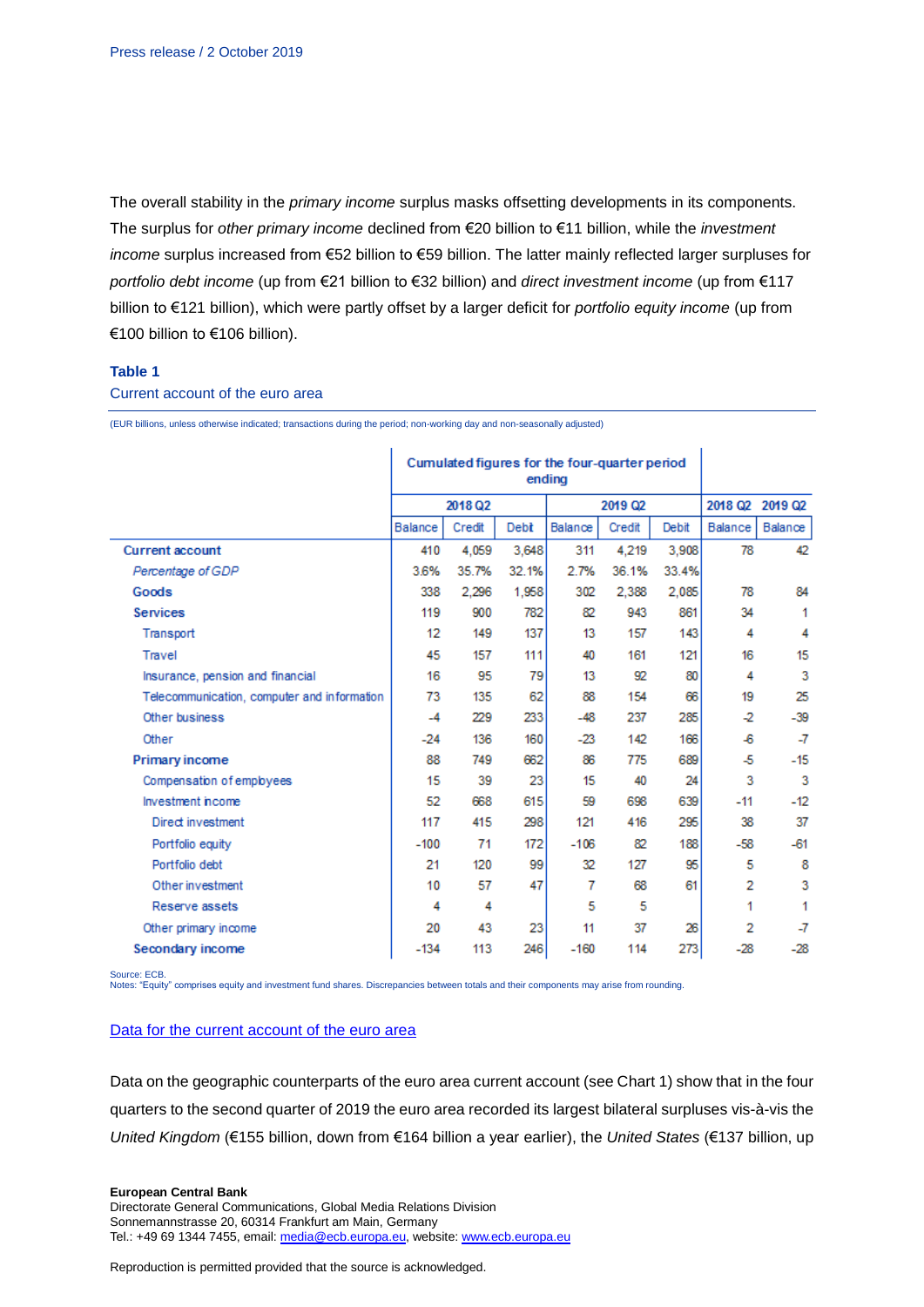from €117 billion), a residual group of *other countries* (€105 billion, down from €145 billion) and *Switzerland* (€58 billion, up from €45 billion). The largest bilateral deficits in the euro area current account were observed vis-à-vis *China* (€64 billion, down from €70 billion) and *offshore centres* (€53 billion, following a surplus of €4 billion a year earlier).

The most significant geographic changes in the *goods* balance in the four quarters to the second quarter of 2019 relative to the previous year were a shift vis-à-vis the residual group of *other countries* from a surplus of €27 billion to a deficit of €20 billion and an increase in the surplus vis-à-vis the *United States* from €147 billion to €161 billion. In *services,* the deficit vis-à-vis *offshore centres* increased from €48 billion to €89 billion. Meanwhile, the *primary income* balance vis-à-vis *Switzerland* moved from a deficit of €13 billion to a surplus of €2 billion, while the deficit vis-à-vis *offshore centres* increased from €8 billion to €20 billion. The *secondary income* deficit vis-à-vis *other EU* increased from €74 billion to €98 billion.



#### **Chart 1**

Source: ECB.

Note: "Other EU" comprises EU Member States and EU institutions outside the euro area, excluding the United Kingdom. "Other countries" includes all countries and country groups not shown in the chart as well as unallocated transactions.

[Data for the geographical breakdown of the euro area current account](http://sdw.ecb.europa.eu/browseSelection.do?type=series&q=BP6.Q.N.I8.%5e%5e.S1.S1.T.B.CA._Z._Z._Z.EUR._T._X.N%09BP6.Q.N.I8.%5e%5e.S1.S1.T.B.G._Z._Z._Z.EUR._T._X.N%09BP6.Q.N.I8.%5e%5e.S1.S1.T.B.IN1._Z._Z._Z.EUR._T._X.N%09BP6.Q.N.I8.%5e%5e.S1.S1.T.B.IN2._Z._Z._Z.EUR._T._X.N%09BP6.Q.N.I8.%5e%5e.S1.S1.T.B.S._Z._Z._Z.EUR._T._X.N&node=SEARCHRESULTS&ec=&oc=&rc=&cv=&pb=&dc=&df=)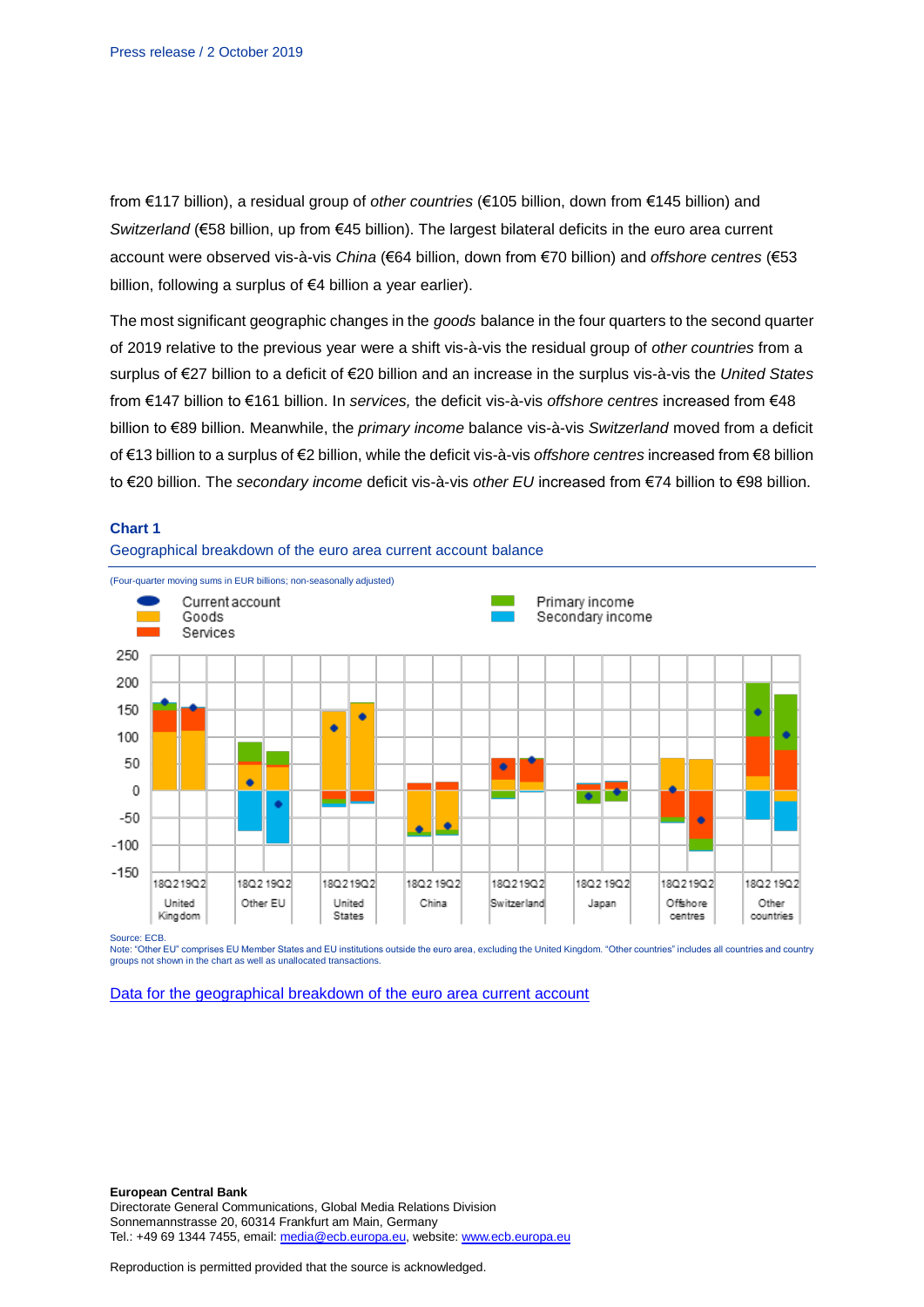## International investment position

At the end of the second quarter of 2019 the international investment position of the euro area recorded net liabilities of €245 billion vis-à-vis the rest of the world (around 2% of euro area GDP), compared with net liabilities of €254 billion in the previous quarter (see Chart 2 and Table 2).

## **Chart 2**



### [Data for the net international investment position of the euro area](http://sdw.ecb.europa.eu/browseSelection.do?type=series&q=BP6.Q.N.I8.W1.S1.S1.LE.N.FA._T.F._Z.EUR._T._X.N+BP6.Q.N.I8.W1.S1.S1.LE.N.FA.D.F._Z.EUR._T._X.N+BP6.Q.N.I8.W1.S1.S1.LE.N.FA.F.F7.T.EUR._T.T.N+BP6.Q.N.I8.W1.S1.S1.LE.N.FA.O.F._Z.EUR._T._X.N+BP6.Q.N.I8.W1.S1.S1.LE.N.FA.P.F3.T.EUR._T.M.N+BP6.Q.N.I8.W1.S1.S1.LE.N.FA.P.F5._Z.EUR._T.M.N+BP6.Q.N.I8.W1.S121.S1.LE.A.FA.R.F._Z.EUR.X1._X.N&node=SEARCHRESULTS&ec=&oc=&rc=&cv=&pb=&dc=&df=)

This small improvement of €9 billion mainly reflected lower net liabilities for *other investment* (€701 billion, down from €809 billion) and larger *reserve assets* (€771 billion, up from €741 billion). Conversely, net assets for *direct investment* declined from €2,055 billion to €1,968 billion and net liabilities in *portfolio equity* increased from €2,584 billion to €2,643 billion.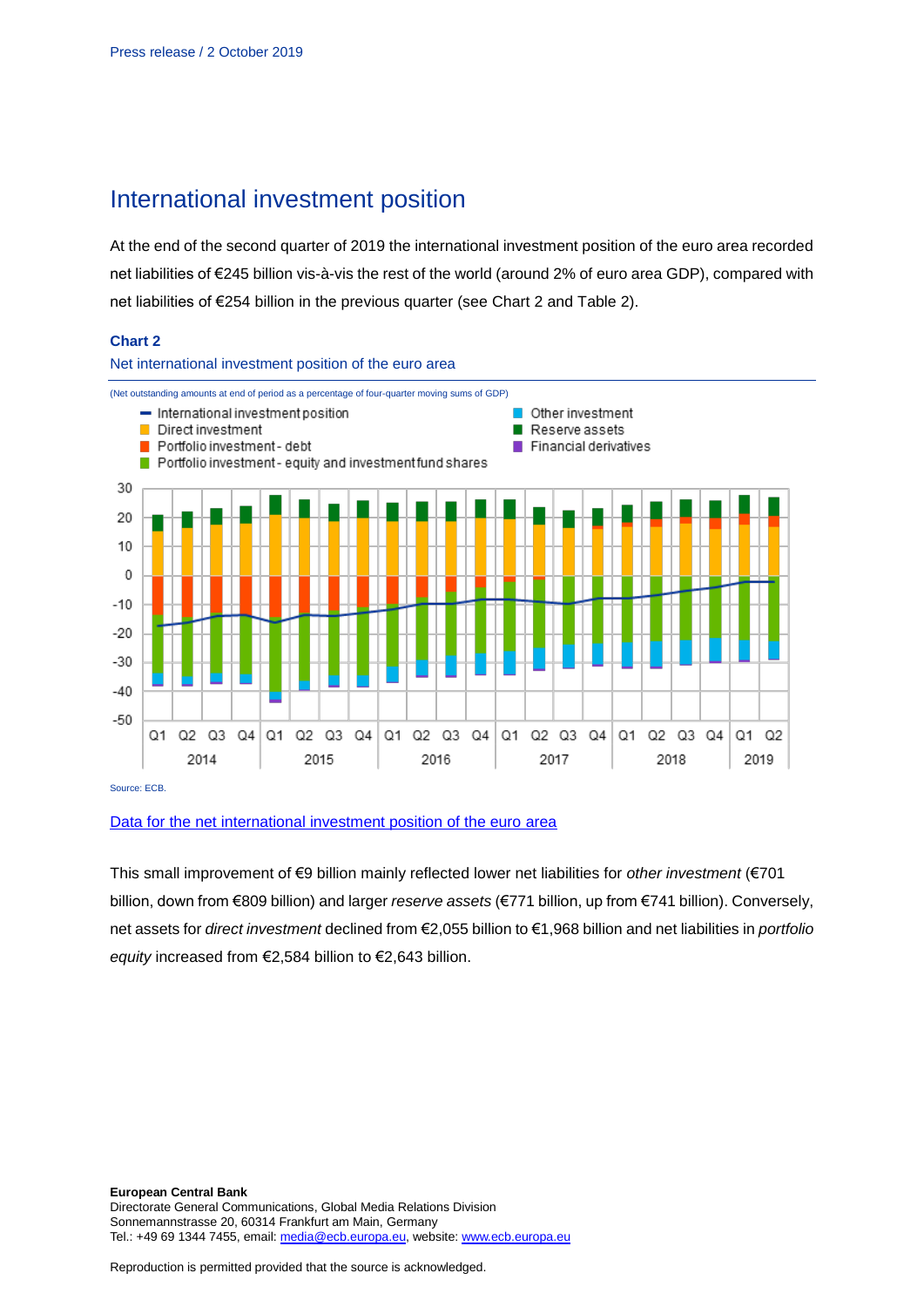## **Table 2**

#### International investment position of the euro area

(EUR billions, unless otherwise indicated; amounts outstanding at the end of the period, flows during the period; non-working day and non-seasonally adjusted)

|                              | 2019 Q1                       | 2019 Q2             |                             |                  |                            |          |                                       |  |  |  |
|------------------------------|-------------------------------|---------------------|-----------------------------|------------------|----------------------------|----------|---------------------------------------|--|--|--|
|                              | <b>Amounts</b><br>outstanding | <b>Transactions</b> | Exchange<br>rate<br>changes | Price<br>changes | Other<br>volume<br>changes |          | <b>Amounts</b><br>outstanding<br>%GDP |  |  |  |
| <b>Net</b>                   | $-254$                        | 38                  | -51                         | 21               | 2                          | $-245$   | $-2$                                  |  |  |  |
| of which: Direct investment  | 2,055                         | $-59$               | $-30$                       | 7                | $-6$                       | 1.968    | 17                                    |  |  |  |
| of which: Portfolio equity   | $-2,584$                      | $-47$               | $-24$                       | 12               | $-1$                       | $-2.643$ | $-23$                                 |  |  |  |
| of which: Portfolio debt     | 434                           | 6                   | 0                           | -9               | 9                          | 439      | 4                                     |  |  |  |
| of which: Other investment   | $-809$                        | 105                 | 6                           | o                | $-4$                       | $-701$   | $-6$                                  |  |  |  |
| <b>Assets</b>                | 26,667                        | 218                 | $-159$                      | 121              | 5                          | 26,851   | 230                                   |  |  |  |
| Direct investment            | 11,180                        | $-47$               | -66                         | 14               | $-16$                      | 11,064   | 95                                    |  |  |  |
| Portfolio equity             | 3.840                         | 4                   | $-28$                       | 52               | 15                         | 3.884    | 33                                    |  |  |  |
| Portfolio debt               | 5,274                         | 46                  | $-24$                       | 45               | 7                          | 5.348    | 46                                    |  |  |  |
| <b>Financial derivatives</b> | $-91$                         | 30                  | ٠                           | $-21$            | 4                          | $-78$    | $-1$                                  |  |  |  |
| Other investment             | 5,724                         | 183                 | $-39$                       | 0                | $-6$                       | 5,862    | 50                                    |  |  |  |
| Reserve assets               | 741                           | 3                   | $-3$                        | 31               | 0                          | 771      | 7                                     |  |  |  |
| <b>Liabilities</b>           | 26,921                        | 180                 | $-108$                      | 100              | 3                          | 27,096   | 232                                   |  |  |  |
| Direct investment            | 9,125                         | 12                  | $-36$                       | 7                | $-10$                      | 9,097    | 78                                    |  |  |  |
| Portfolio equity             | 6,423                         | 51                  | $-3$                        | 40               | 16                         | 6.527    | 56                                    |  |  |  |
| Portfolio debt               | 4,841                         | 39                  | $-23$                       | 54               | $-1$                       | 4,909    | 42                                    |  |  |  |
| Other investment             | 6,533                         | 77                  | -45                         | $-1$             | -2                         | 6,563    | 56                                    |  |  |  |
| Gross External Debt          | 14,629                        | 117                 | $-86$                       | 51               | $-15$                      | 14,695   | 126                                   |  |  |  |

Source: ECB.<br>Notes: "Equity" comprises equity and investment fund shares. Net financial derivatives are reported under assets. Discrepancies between totals and their components may arise from rounding.

#### [Data for the international investment position of the euro area](http://sdw.ecb.europa.eu/browseSelection.do?type=series&q=BP6.Q.N.I8.W1.S1.S1.K7%3f.%3f.FA._T.F._Z.EUR._T._X.N%09BP6.Q.N.I8.W1.S1.S1.K7%3f.%3f.FA.D.F._Z.EUR._T._X.N%09BP6.Q.N.I8.W1.S1.S1.K7%3f.%3f.FA.O.F._Z.EUR._T._X.N%09BP6.Q.N.I8.W1.S1.S1.K7%3f.%3f.FA.P.F3.T.EUR._T.M.N%09BP6.Q.N.I8.W1.S1.S1.K7%3f.%3f.FA.P.F5._Z.EUR._T.M.N%09BP6.Q.N.I8.W1.S1.S1.K7A.N.FA.F.F7.T.EUR._T.T.N%09BP6.Q.N.I8.W1.S1.S1.K7B.N.FA.F.F7.T.EUR._T.T.N%09BP6.Q.N.I8.W1.S1.S1.KA.%3f.FA._X.F._Z.EUR._T._X.N%09BP6.Q.N.I8.W1.S1.S1.KA.%3f.FA.D.F._Z.EUR._T._X.N%09BP6.Q.N.I8.W1.S1.S1.KA.%3f.FA.O.F._Z.EUR._T._X.N%09BP6.Q.N.I8.W1.S1.S1.KA.%3f.FA.P.F3.T.EUR._T.M.N%09BP6.Q.N.I8.W1.S1.S1.KA.%3f.FA.P.F5._Z.EUR._T.M.N%09BP6.Q.N.I8.W1.S1.S1.KA.N.FA._T.F._Z.EUR._T._X.N%09BP6.Q.N.I8.W1.S1.S1.KA.N.FA.F.F7.T.EUR._T.T.N%09BP6.Q.N.I8.W1.S1.S1.LE.%5e.FA._X.F._Z.EUR._T._X.N%09BP6.Q.N.I8.W1.S1.S1.LE.%5e.FA.D.F._Z.EUR._T._X.N%09BP6.Q.N.I8.W1.S1.S1.LE.%5e.FA.O.F._Z.EUR._T._X.N%09BP6.Q.N.I8.W1.S1.S1.LE.%5e.FA.P.F3.T.EUR._T.M.N%09BP6.Q.N.I8.W1.S1.S1.LE.%5e.FA.P.F5._Z.EUR._T.M.N%09BP6.Q.N.I8.W1.S1.S1.LE.N.FA._T.F._Z.EUR._T._X.N%09BP6.Q.N.I8.W1.S1.S1.LE.N.FA.F.F7.T.EUR._T.T.N%09BP6.Q.N.I8.W1.S1.S1.T.%5e.FA._T.F._Z.EUR._T._X.N%09BP6.Q.N.I8.W1.S1.S1.T.%5e.FA.D.F._Z.EUR._T._X.N%09BP6.Q.N.I8.W1.S1.S1.T.%5e.FA.O.F._Z.EUR._T._X.N%09BP6.Q.N.I8.W1.S1.S1.T.%5e.FA.P.F3.T.EUR._T.M.N%09BP6.Q.N.I8.W1.S1.S1.T.%5e.FA.P.F5._Z.EUR._T.M.N%09BP6.Q.N.I8.W1.S1.S1.T.N.FA.F.F7.T.EUR._T.T.N%09BP6.Q.N.I8.W1.S121.S1.K7%3f.A.FA.R.F._Z.EUR.X1._X.N%09BP6.Q.N.I8.W1.S121.S1.KA.A.FA.R.F._Z.EUR.X1._X.N%09BP6.Q.N.I8.W1.S121.S1.LE.A.FA.R.F._Z.EUR.X1._X.N%09BP6.Q.N.I8.W1.S121.S1.T.A.FA.R.F._Z.EUR.X1._X.N%09BP6.Q.N.I8.W1.S1.S1.%3f.L.FA._T.FGED._Z.EUR._T._X.N&node=SEARCHRESULTS&ec=&oc=&rc=&cv=&pb=&dc=&df=)

The small improvement in the euro area's net international investment position in the second quarter of 2019 compared to the previous quarter was due to positive transactions and net price changes, which were partly offset by negative net exchange rate changes (see Chart 3).

Net liabilities for *other investment* declined mainly due to positive transactions, while the increase in reserve assets resulted largely from positive net price changes (see Table 2). The decline in net assets for *direct investment* and the increase in net liabilities for *portfolio equity* were both driven by negative transactions and negative net exchange rate changes.

At the end of the second quarter of 2019 *gross external debt* of the euro area totalled €14.7 trillion (around 126% of euro area GDP), which represents an increase of €66 billion compared with the previous quarter.

#### **European Central Bank**

Directorate General Communications, Global Media Relations Division Sonnemannstrasse 20, 60314 Frankfurt am Main, Germany Tel.: +49 69 1344 7455, email[: media@ecb.europa.eu,](mailto:media@ecb.europa.eu) website[: www.ecb.europa.eu](http://www.ecb.europa.eu/)

Reproduction is permitted provided that the source is acknowledged.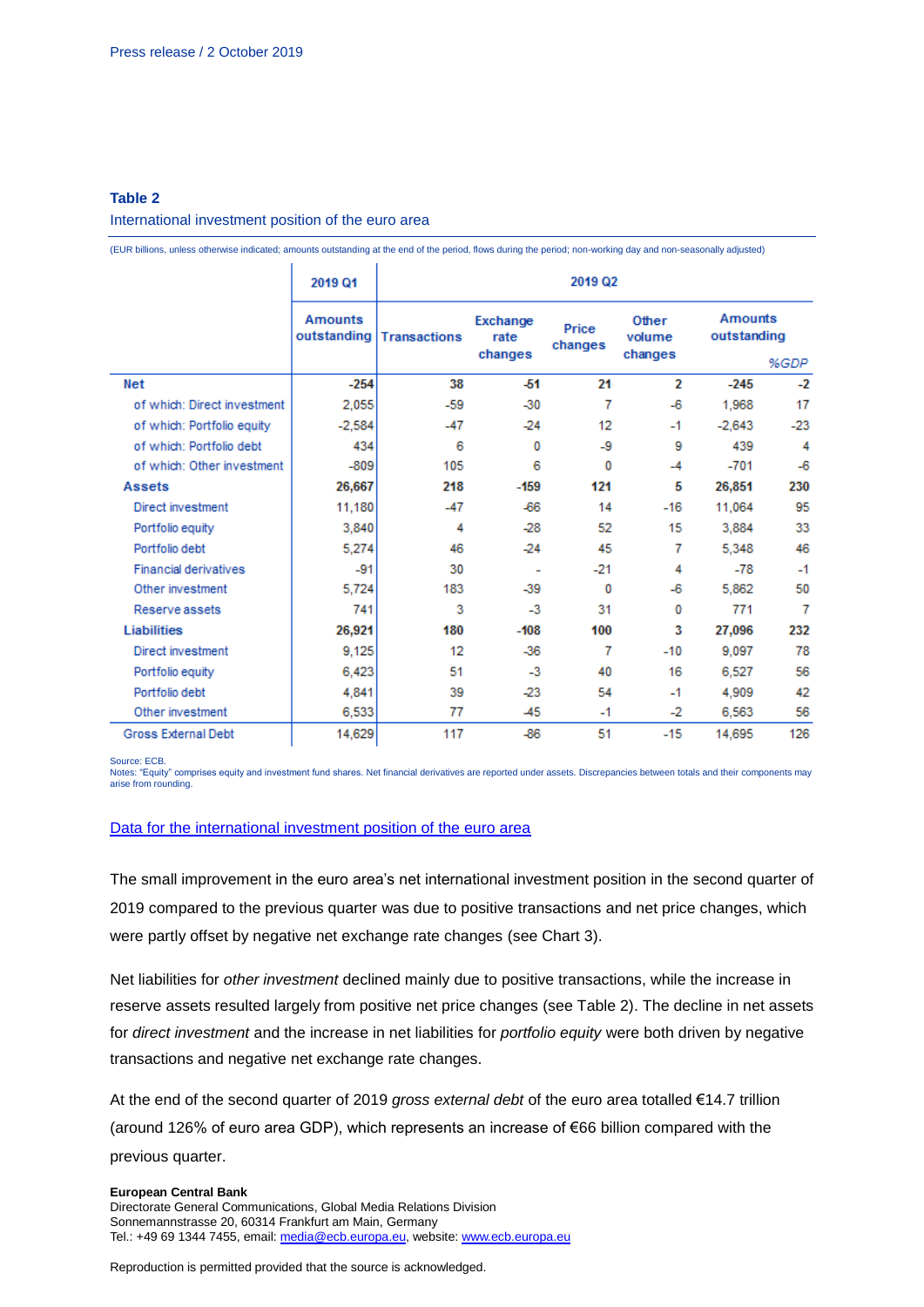## **Chart 3**

#### Changes in the net international investment position of the euro area



[Data for changes in the net international investment position of the euro area](http://sdw.ecb.europa.eu/browseSelection.do?type=series&q=BP6.Q.N.I8.W1.S1.S1.K.N.FA._T.F._Z.EUR._T._X.N+BP6.Q.N.I8.W1.S1.S1.K7A.N.FA._T.F._Z.EUR._T._X.N+BP6.Q.N.I8.W1.S1.S1.K7B.N.FA._T.F._Z.EUR._T._X.N+BP6.Q.N.I8.W1.S1.S1.KA.N.FA._T.F._Z.EUR._T._X.N+BP6.Q.N.I8.W1.S1.S1.LE.N.FA._T.F._Z.EUR._T._X.N++BP6.Q.N.I8.W1.S1.S1.T.N.FA._T.F._Z.EUR._T._X.N&node=SEARCHRESULTS&ec=&oc=&rc=&cv=&pb=&dc=&df=)

#### **Data revisions**

This press release incorporates sizable data revisions for all quarters between the first quarter of 2008 and the first quarter of 2019. The revisions to *direct investment* and *portfolio investment* were particularly sizeable and reflect revised national contributions to euro area aggregates as a result of the incorporation of newly available information, partly in the context of benchmark revisions.

### **Next press releases**

- Monthly balance of payments: 18 October 2019 (reference data up to August 2019)
- Quarterly balance of payments and international investment position: 10 January 2020 (reference data up to the third quarter of 2019)

#### **For media queries, please contact** [Philippe Rispal](mailto:philippe.rispal@ecb.europa.eu)**, tel.: +49 69 1344 5482.**